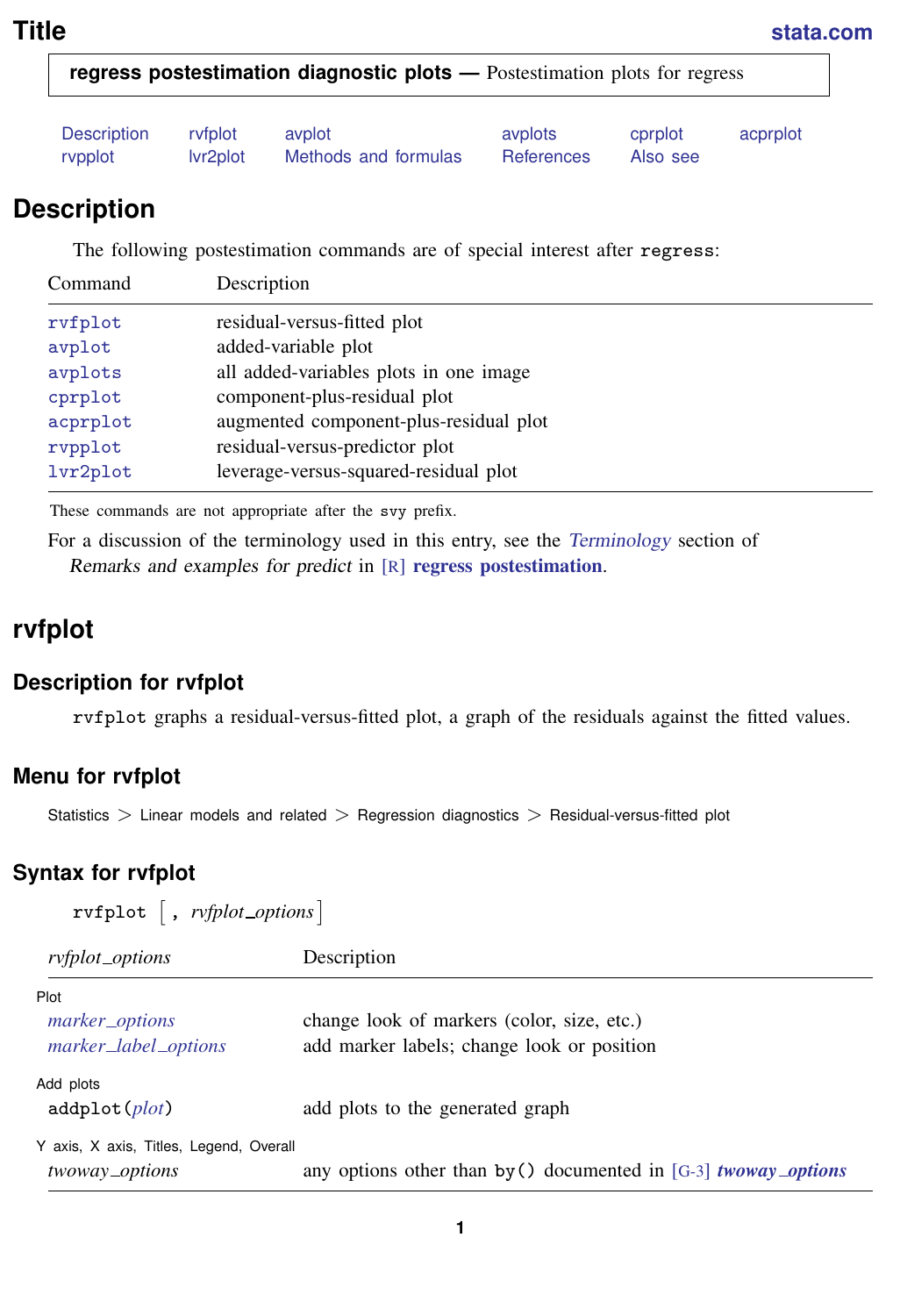#### **Options for rvfplot**

[Plot] Plot Letters and the contract of the contract of the contract of the contract of the contract of the contract of the contract of the contract of the contract of the contract of the contract of the contract of the contract

✄

 $\overline{a}$ 

 $\overline{a}$ 

*marker options* affect the rendition of markers drawn at the plotted points, including their shape, size, color, and outline; see [G-3] *marker [options](https://www.stata.com/manuals/g-3marker_options.pdf#g-3marker_options)*.

*marker label options* specify if and how the markers are to be labeled; see [G-3] *marker label [options](https://www.stata.com/manuals/g-3marker_label_options.pdf#g-3marker_label_options)*.

Add plots Add plots **be a set of the contract of the contract of the contract of the contract of the contract of the contract of the contract of the contract of the contract of the contract of the contract of the contract of the con** 

addplot(*plot*) provides a way to add plots to the generated graph. See [G-3] *[addplot](https://www.stata.com/manuals/g-3addplot_option.pdf#g-3addplot_option) option*.

✄ Y axis, X axis, Titles, Legend, Overall

*twoway options* are any of the options documented in [G-3] *[twoway](https://www.stata.com/manuals/g-3twoway_options.pdf#g-3twoway_options) options*, excluding by(). These include options for titling the graph (see [G-3] *title [options](https://www.stata.com/manuals/g-3title_options.pdf#g-3title_options)*) and for saving the graph to disk (see [G-3] *[saving](https://www.stata.com/manuals/g-3saving_option.pdf#g-3saving_option)\_option*).

#### **Remarks and examples for rvfplot**

rvfplot graphs the residuals against the fitted values.

Example 1

Using auto.dta described in  $[U]$  1.2.2 Example datasets, we will use regress to fit a model of price on weight, mpg, foreign, and the interaction of foreign with mpg. We specify foreign##c.mpg to obtain the interaction of foreign with mpg; see [U[\] 11.4.3 Factor variables](https://www.stata.com/manuals/u11.pdf#u11.4.3Factorvariables).

. use https://www.stata-press.com/data/r17/auto (1978 automobile data)

. regress price weight foreign##c.mpg

| Source                    | SS                     | df                   | ΜS                       | Number of obs                         | =                        | 74                                  |
|---------------------------|------------------------|----------------------|--------------------------|---------------------------------------|--------------------------|-------------------------------------|
| Model<br>Residual         | 350319665<br>284745731 | 4<br>69              | 87579916.3<br>4126749.72 | F(4, 69)<br>$Prob$ > $F$<br>R-squared | $=$<br>$=$<br>$=$<br>$=$ | 21.22<br>0.0000<br>0.5516<br>0.5256 |
| Total                     | 635065396              | 73                   | 8699525.97               | Adj R-squared<br>Root MSE             | $=$                      | 2031.4                              |
| price                     | Coefficient            | Std. err.            | t                        | P>  t                                 |                          | [95% conf. interval]                |
| weight                    | 4.613589               | .7254961             | 6.36                     | 0.000                                 | 3.166263                 | 6.060914                            |
| foreign<br>Foreign<br>mpg | 11240.33<br>263.1875   | 2751.681<br>110.7961 | 4.08<br>2.38             | 0.000<br>0.020                        | 5750.878<br>42.15527     | 16729.78<br>484.2197                |
| foreign#c.mpg<br>Foreign  | $-307.2166$            | 108.5307             | $-2.83$                  | 0.006                                 | $-523.7294$              | $-90.70368$                         |
| cons                      | $-14449.58$            | 4425.72              | $-3.26$                  | 0.002                                 | $-23278.65$              | $-5620.51$                          |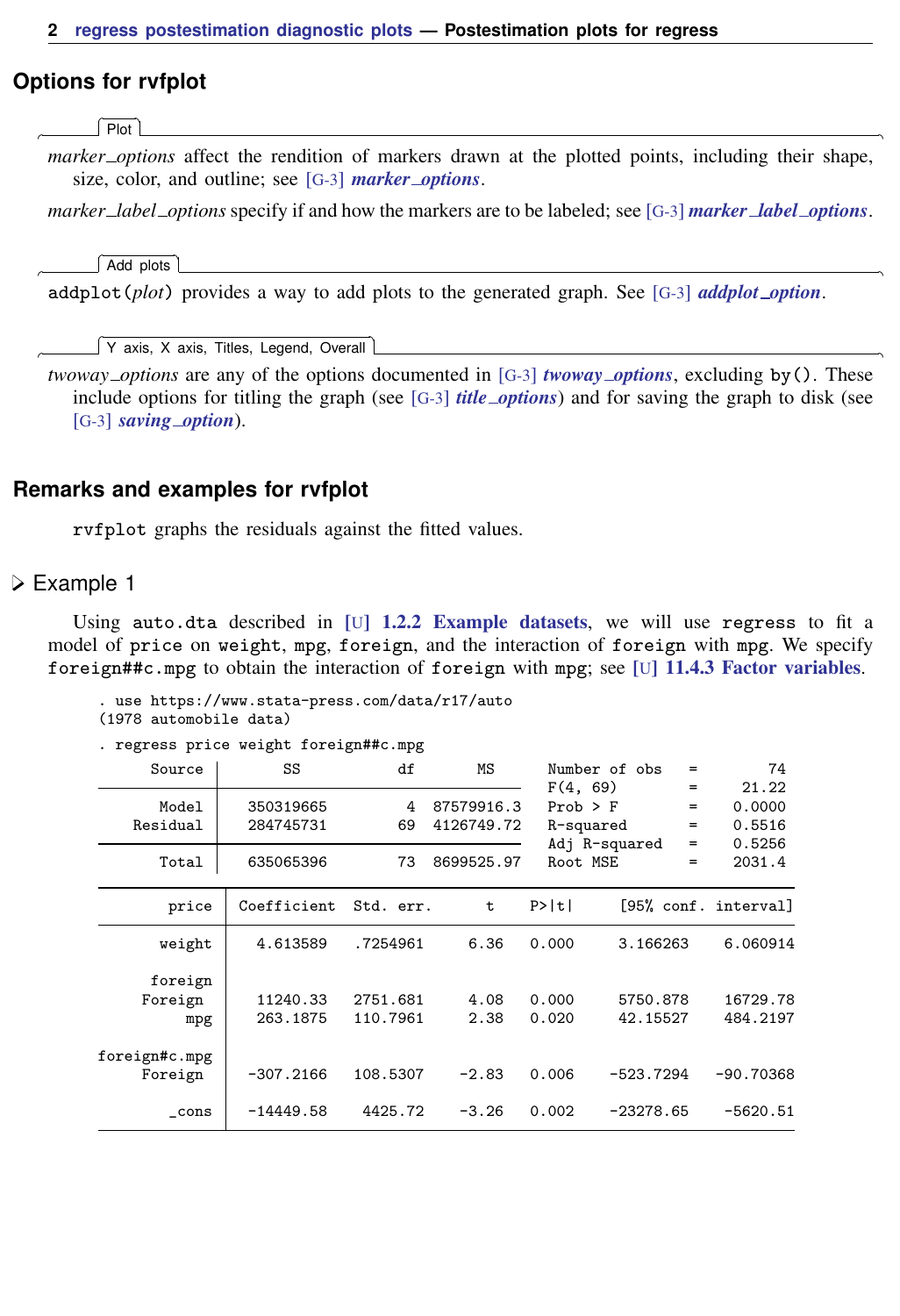Once we have fit a model, we may use any of the regression diagnostics commands. rvfplot (read residual-versus-fitted plot) graphs the residuals against the fitted values:

```
. rvfplot, yline(0)
```


All the diagnostic plot commands allow the graph twoway and graph twoway scatter options; we specified a yline(0) to draw a line across the graph at  $y = 0$ ; see [G-2] [graph twoway scatter](https://www.stata.com/manuals/g-2graphtwowayscatter.pdf#g-2graphtwowayscatter).

In a well-fitted model, there should be no pattern to the residuals plotted against the fitted values— something not true of our model. Ignoring the two outliers at the top center of the graph, we see curvature in the pattern of the residuals, suggesting a violation of the assumption that price is linear in our independent variables. We might also have seen increasing or decreasing variation in the residuals— heteroskedasticity. Any pattern whatsoever indicates a violation of the least-squares assumptions.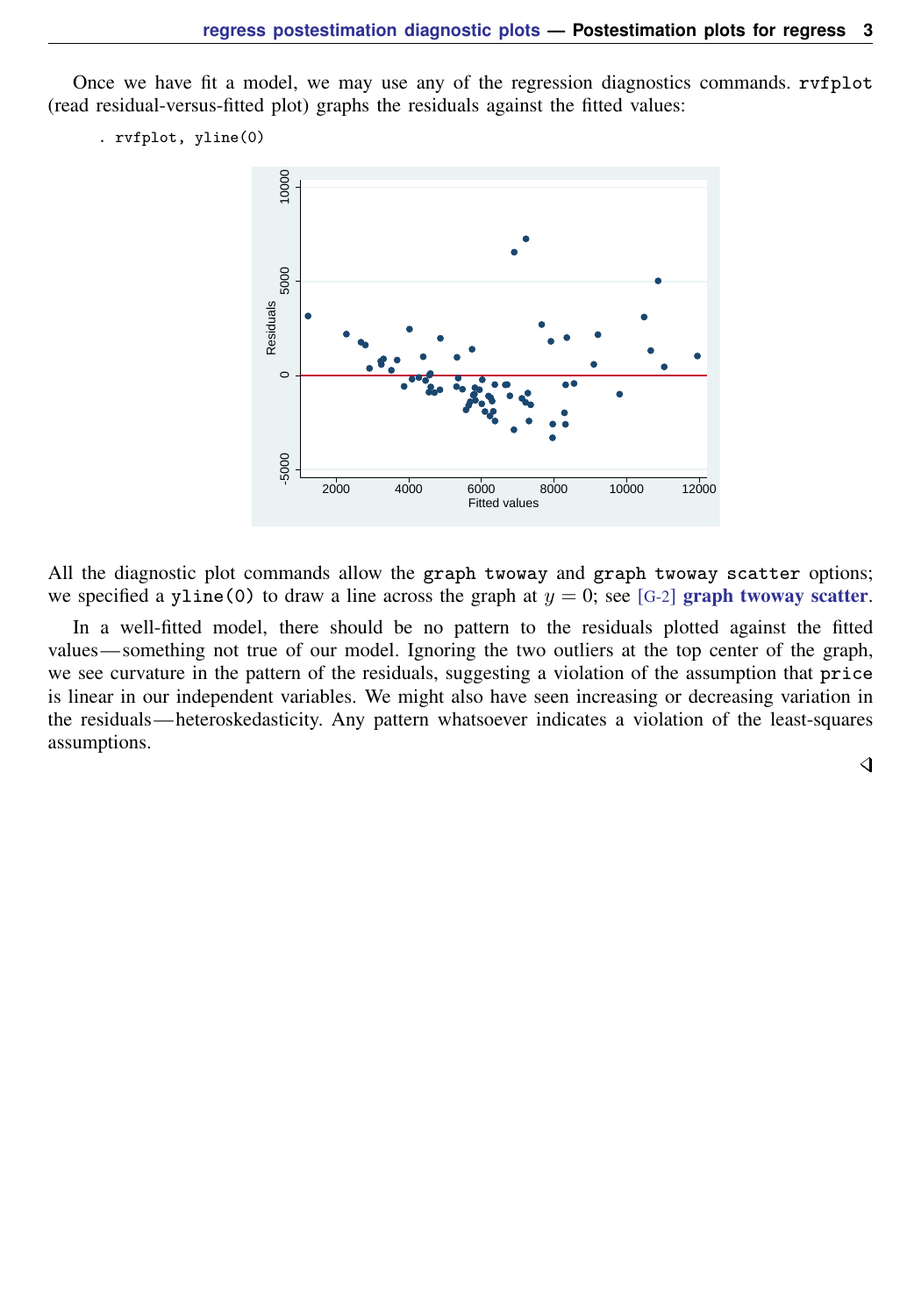# <span id="page-3-0"></span>**avplot**

#### **Description for avplot**

avplot graphs an added-variable plot (a.k.a. partial-regression leverage plot, partial regression plot, or adjusted partial residual plot) after regress. *indepvar* may be an independent variable (a.k.a. predictor, carrier, or covariate) that is currently in the model or not.

## **Menu for avplot**

<span id="page-3-1"></span>Statistics  $>$  Linear models and related  $>$  Regression diagnostics  $>$  Added-variable plot

## **Syntax for avplot**

 $\text{avplot}$  *[indepvar](https://www.stata.com/manuals/u11.pdf#u11.4varnameandvarlists)*  $\left[$  , *avplot\_options*  $\right]$ *avplot options* Description Plot *marker\_[options](https://www.stata.com/manuals/g-3marker_options.pdf#g-3marker_options)* change look of markers (color, size, etc.) *marker label [options](https://www.stata.com/manuals/g-3marker_label_options.pdf#g-3marker_label_options)* add marker labels; change look or position Reference line rlopts(*cline [options](https://www.stata.com/manuals/g-3cline_options.pdf#g-3cline_options)*) affect rendition of the reference line Add plots addplot(*[plot](https://www.stata.com/manuals/g-3addplot_option.pdf#g-3addplot_option)*) add other plots to the generated graph Y axis, X axis, Titles, Legend, Overall *twoway options* any options other than by() documented in [G-3] *[twoway](https://www.stata.com/manuals/g-3twoway_options.pdf#g-3twoway_options) options*

# **Options for avplot**

 $Piot$ Plot Letters and the contract of the contract of the contract of the contract of the contract of the contract of the contract of the contract of the contract of the contract of the contract of the contract of the contract

 $\overline{a}$ 

 $\overline{a}$ 

 $\overline{a}$ 

 $\overline{a}$ 

*marker options* affects the rendition of markers drawn at the plotted points, including their shape, size, color, and outline; see [G-3] *marker [options](https://www.stata.com/manuals/g-3marker_options.pdf#g-3marker_options)*.

*marker label options* specify if and how the markers are to be labeled; see [G-3] *marker label [options](https://www.stata.com/manuals/g-3marker_label_options.pdf#g-3marker_label_options)*.

Reference line Reference line **contract the contract of the contract of the contract of the contract of the contract of the contract of the contract of the contract of the contract of the contract of the contract of the contract of the c** 

rlopts(*cline options*) affects the rendition of the reference line. See [G-3] *cline [options](https://www.stata.com/manuals/g-3cline_options.pdf#g-3cline_options)*.

Add plots Add plots **contract to the contract of the contract of the contract of the contract of the contract of the contract of the contract of the contract of the contract of the contract of the contract of the contract of the con** 

addplot(*plot*) provides a way to add plots to the generated graph. See [G-3] *[addplot](https://www.stata.com/manuals/g-3addplot_option.pdf#g-3addplot_option) option*.

✄ Y axis, X axis, Titles, Legend, Overall

*twoway options* are any of the options documented in [G-3] *[twoway](https://www.stata.com/manuals/g-3twoway_options.pdf#g-3twoway_options) options*, excluding by(). These include options for titling the graph (see [G-3] *title [options](https://www.stata.com/manuals/g-3title_options.pdf#g-3title_options)*) and for saving the graph to disk (see [G-3] *[saving](https://www.stata.com/manuals/g-3saving_option.pdf#g-3saving_option)\_option*).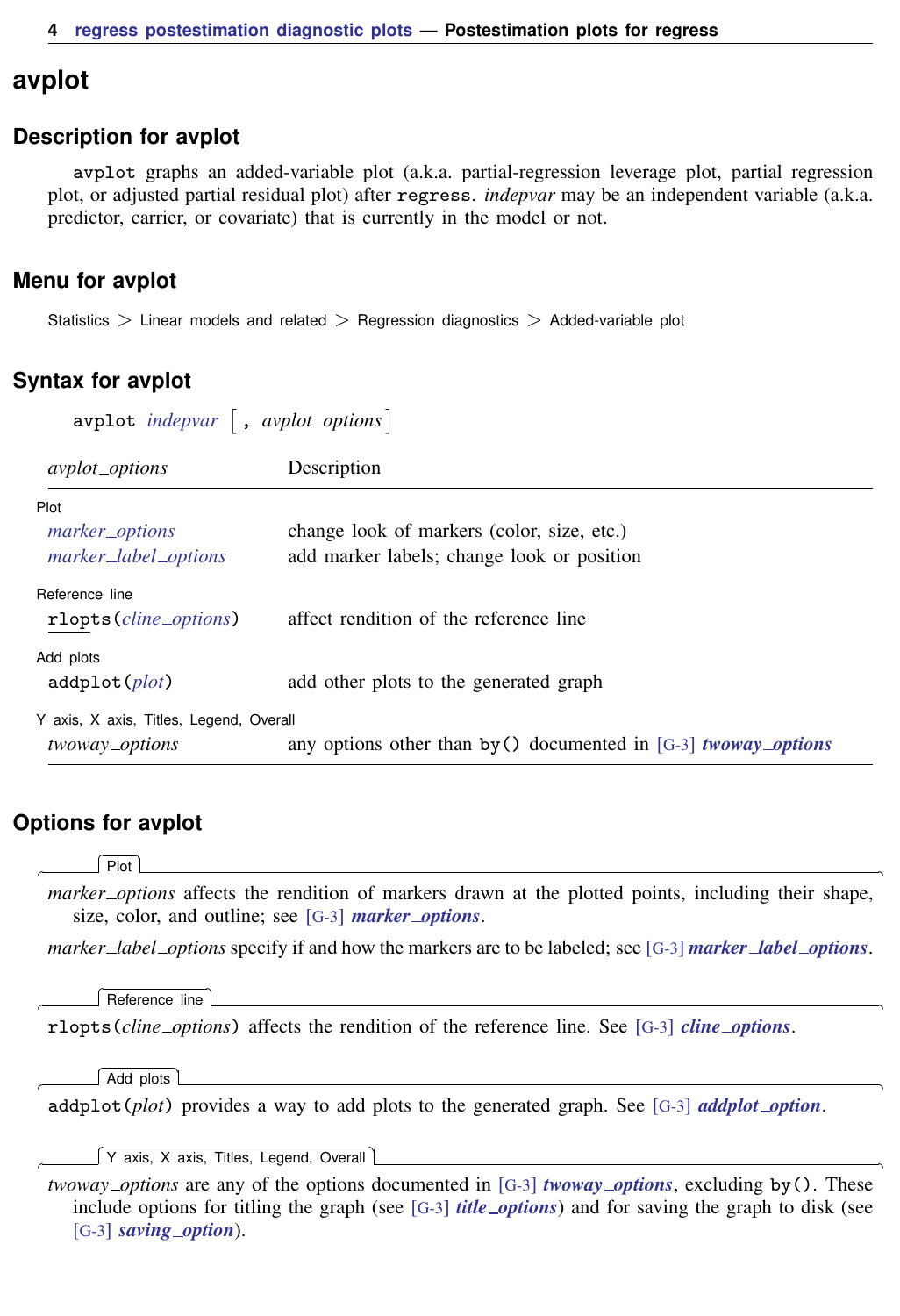#### **Remarks and examples for avplot**

avplot graphs an added-variable plot, also known as the partial-regression leverage plot.

One of the wonderful features of one-regressor regressions (regressions of  $y$  on one  $x$ ) is that we can graph the data and the regression line. There is no easier way to understand the regression than to examine such a graph. Unfortunately, we cannot do this when we have more than one regressor. With two regressors, it is still theoretically possible—the graph must be drawn in three dimensions, but with three or more regressors no graph is possible.

The added-variable plot is an attempt to project multidimensional data back to the two-dimensional world for each of the original regressors. This is, of course, impossible without making some concessions. Call the coordinates on an added-variable plot y and x. The added-variable plot has the following properties:

- There is a one-to-one correspondence between  $(x_i, y_i)$  and the *i*th observation used in the original regression.
- A regression of y on x has the same coefficient and standard error (up to a degree-of-freedom adjustment) as the estimated coefficient and standard error for the regressor in the original regression.
- The "outlierness" of each observation in determining the slope is in some sense preserved.

It is equally important to note the properties that are not listed. The  $y$  and  $x$  coordinates of the added-variable plot cannot be used to identify functional form, or, at least, not well (see [Mallows](#page-18-1) [\[1986](#page-18-1)]). In the construction of the added-variable plot, the relationship between y and x is forced to be linear.

#### Example 2

Let's use the same model as we used in [example 1](https://www.stata.com/manuals/rregresspostestimationdiagnosticplotsrvfplotrvfplot_ex.pdf#rregresspostestimationdiagnosticplotsrvfplotrvfplot_ex).

```
. use https://www.stata-press.com/data/r17/auto
(1978 automobile data)
. regress price weight foreign##c.mpg
 (output omitted )
```
We can now examine the added-variable plot for mpg.

. avplot mpg

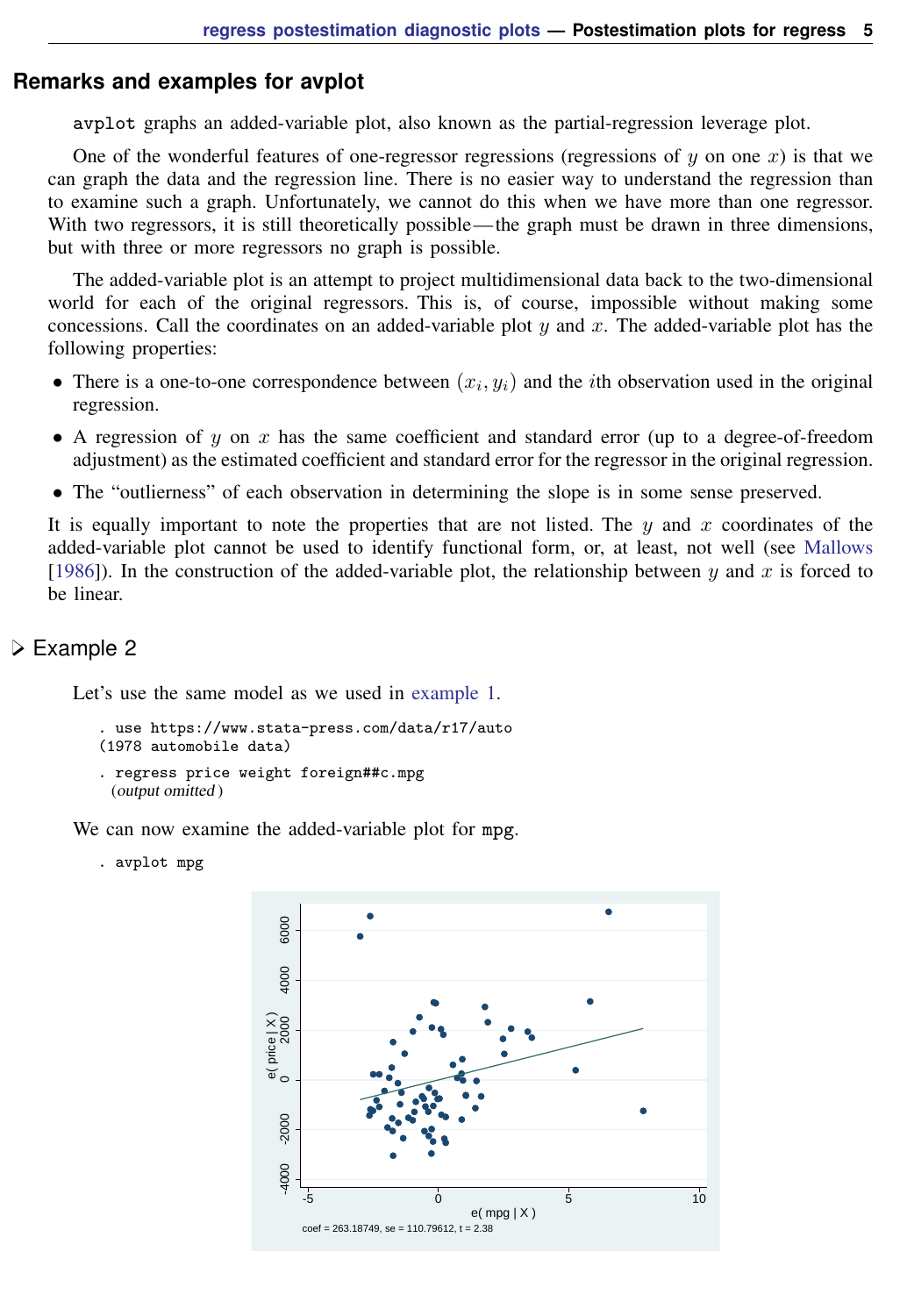This graph suggests a problem in determining the coefficient on mpg. Were this a one-regressor regression, the two points at the top-left corner and the one at the top right would cause us concern, and so it does in our more complicated multiple-regressor case. To identify the problem points, we retyped our command, modifying it to read avplot mpg, mlabel(make), and discovered that the two cars at the top left are the Cadillac Eldorado and the Lincoln Versailles; the point at the top right is the Cadillac Seville. These three cars account for 100% of the luxury cars in our data, suggesting that our model is misspecified. By the way, the point at the lower right of the graph, also cause for concern, is the Plymouth Arrow, our data entry error.

#### □ Technical note

Stata's avplot command can be used with regressors already in the model, as we just did, or with potential regressors not yet in the model. In either case, avplot will produce the correct graph. The name "added-variable plot" is unfortunate in the case when the variable is already among the list of regressors but is, we think, still preferable to the name "partial-regression leverage plot" assigned by [Belsley, Kuh, and Welsch](#page-17-2) [\(1980](#page-17-2), 30) and more in the spirit of the original use of such plots by [Mosteller and Tukey](#page-18-2) [\(1977](#page-18-2), 271–279). [Welsch](#page-18-3) [\(1986,](#page-18-3) 403), however, disagrees: "I am sorry to see that [Chatterjee and Hadi](#page-17-3) [\[1986](#page-17-3)] endorse the term 'added-variable plot' when  $X_i$  is part of the original model" and goes on to suggest the name "adjusted partial residual plot".

 $\Box$ 

◁

# <span id="page-5-0"></span>**avplots**

#### **Description for avplots**

avplots graphs all the added-variable plots in one image.

#### **Menu for avplots**

<span id="page-5-1"></span>Statistics  $>$  Linear models and related  $>$  Regression diagnostics  $>$  Added-variable plot

#### **Syntax for avplots**

avplots  $\left[$  , *avplots\_options*  $\right]$ 

| <i>avplots_options</i>                  | Description                                                            |
|-----------------------------------------|------------------------------------------------------------------------|
| Plot                                    |                                                                        |
| marker_options                          | change look of markers (color, size, etc.)                             |
| marker_label_options                    | add marker labels; change look or position                             |
| combine_options                         | any of the options documented in $[G-2]$ graph combine                 |
| Reference line                          |                                                                        |
| rlopts ( <i>cline_options</i> )         | affect rendition of the reference line                                 |
| Y axis, X axis, Titles, Legend, Overall |                                                                        |
| twoway_options                          | any options other than by () documented in [G-3] <i>twoway_options</i> |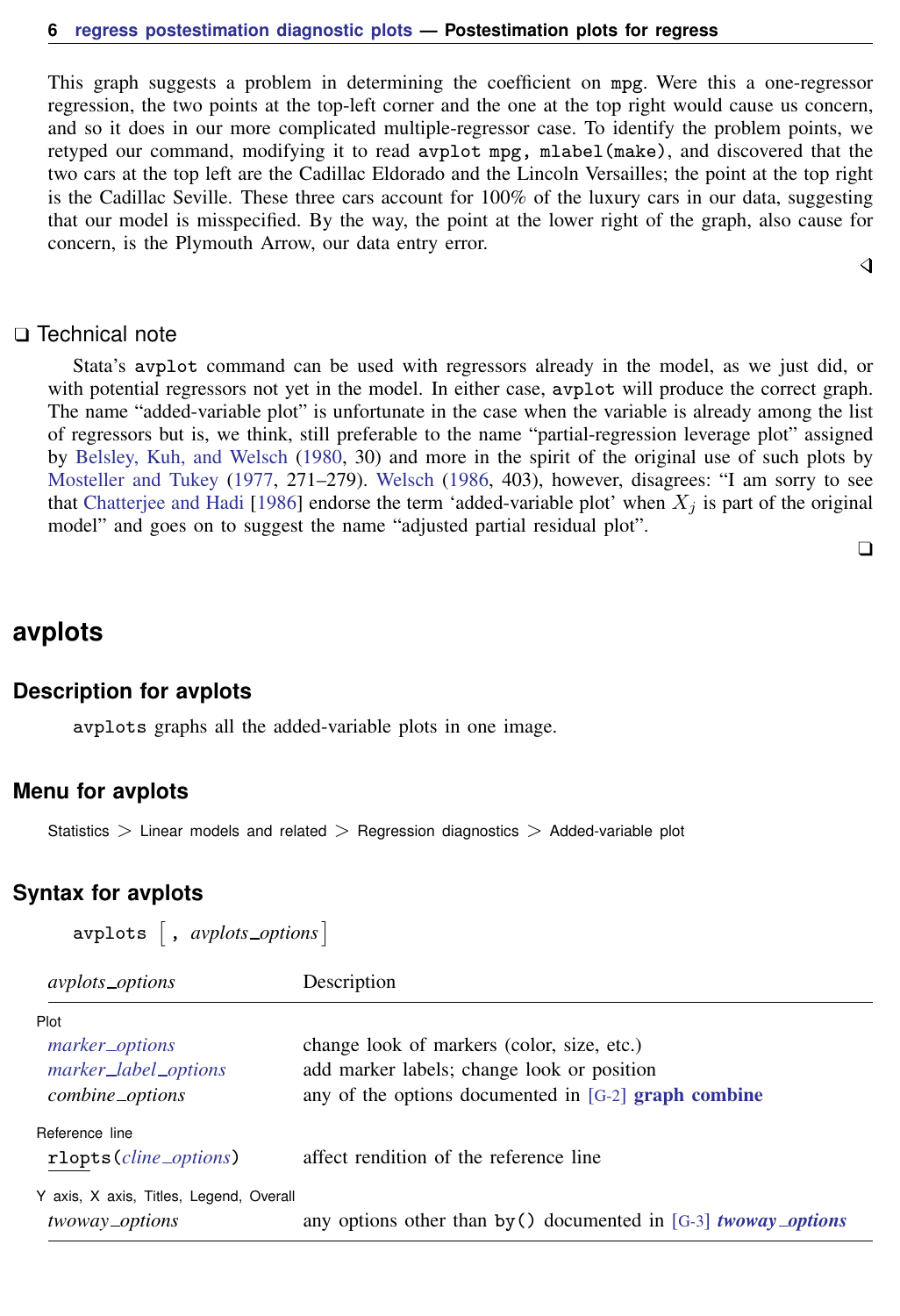## **Options for avplots**

[Plot] Plot Letters and the contract of the contract of the contract of the contract of the contract of the contract of the contract of the contract of the contract of the contract of the contract of the contract of the contract

✄

 $\overline{a}$ 

 $\overline{a}$ 

*marker options* affects the rendition of markers drawn at the plotted points, including their shape, size, color, and outline; see [G-3] *marker [options](https://www.stata.com/manuals/g-3marker_options.pdf#g-3marker_options)*.

*marker label options* specify if and how the markers are to be labeled; see [G-3] *marker label [options](https://www.stata.com/manuals/g-3marker_label_options.pdf#g-3marker_label_options)*.

*combine\_options* are any of the options documented in [G-2] [graph combine](https://www.stata.com/manuals/g-2graphcombine.pdf#g-2graphcombine). These include options for titling the graph (see [G-3] *title [options](https://www.stata.com/manuals/g-3title_options.pdf#g-3title_options)*) and for saving the graph to disk (see [G-3] *[saving](https://www.stata.com/manuals/g-3saving_option.pdf#g-3saving_option) option*).

Reference line Reference line **Later and the control of the control of the control of the control of the control of the control of the control of the control of the control of the control of the control of the control of the control of t** 

rlopts(*cline options*) affects the rendition of the reference line. See [G-3] *cline [options](https://www.stata.com/manuals/g-3cline_options.pdf#g-3cline_options)*.

✄ Y axis, X axis, Titles, Legend, Overall

*twoway options* are any of the options documented in [G-3] *[twoway](https://www.stata.com/manuals/g-3twoway_options.pdf#g-3twoway_options) options*, excluding by(). These include options for titling the graph (see [G-3] *title [options](https://www.stata.com/manuals/g-3title_options.pdf#g-3title_options)*) and for saving the graph to disk (see [G-3] *[saving](https://www.stata.com/manuals/g-3saving_option.pdf#g-3saving_option)\_option*).

#### **Remarks and examples for avplots**

#### Example 3

In [example 2,](https://www.stata.com/manuals/rregresspostestimationdiagnosticplotsavplotavplot_ex.pdf#rregresspostestimationdiagnosticplotsavplotavplot_ex) we used avplot to examine the added-variable plot for mpg in our regression of price on weight and foreign##c.mpg. Now, let's use avplots to graph an added-variable plot for every regressor in the data.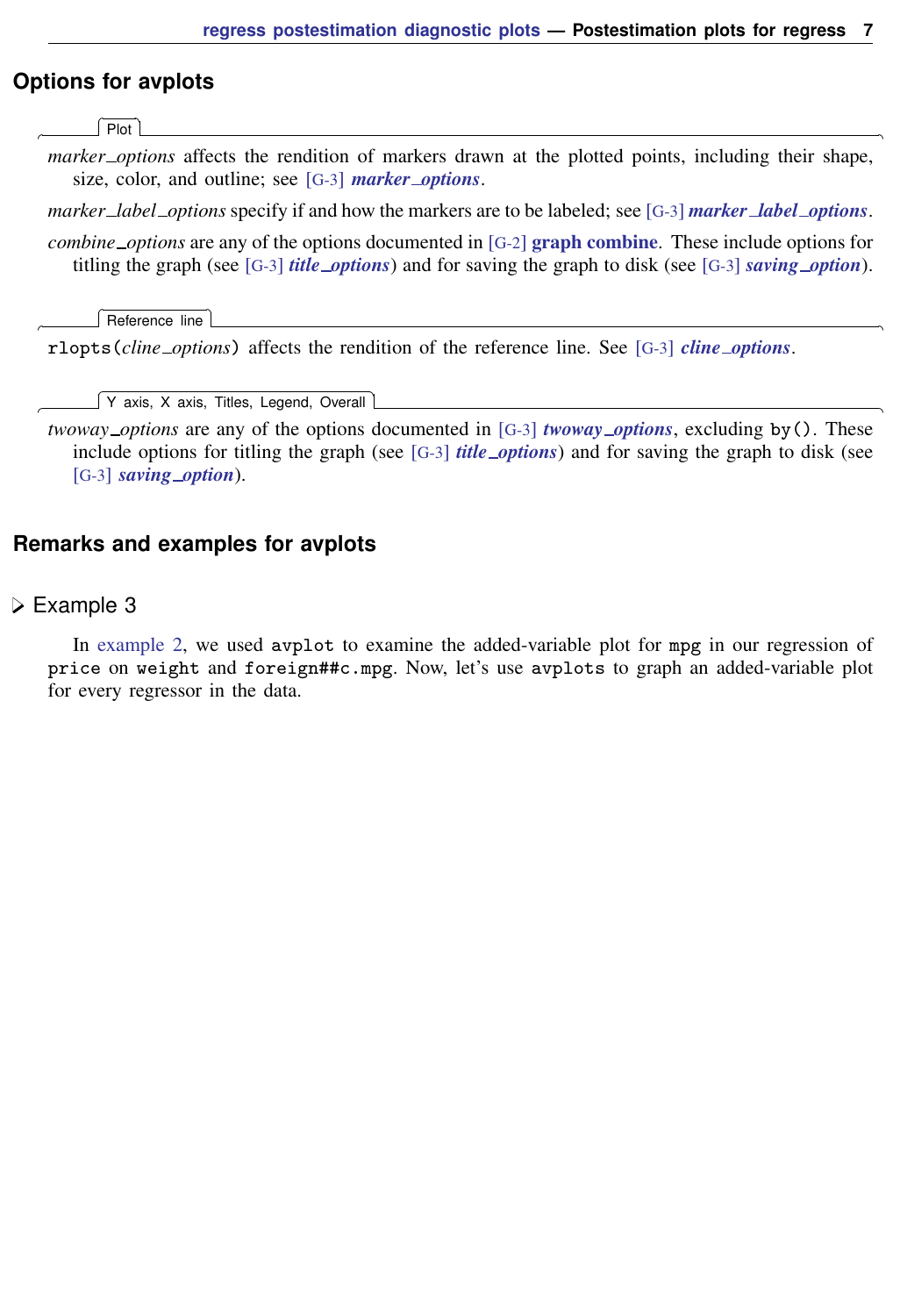. avplots

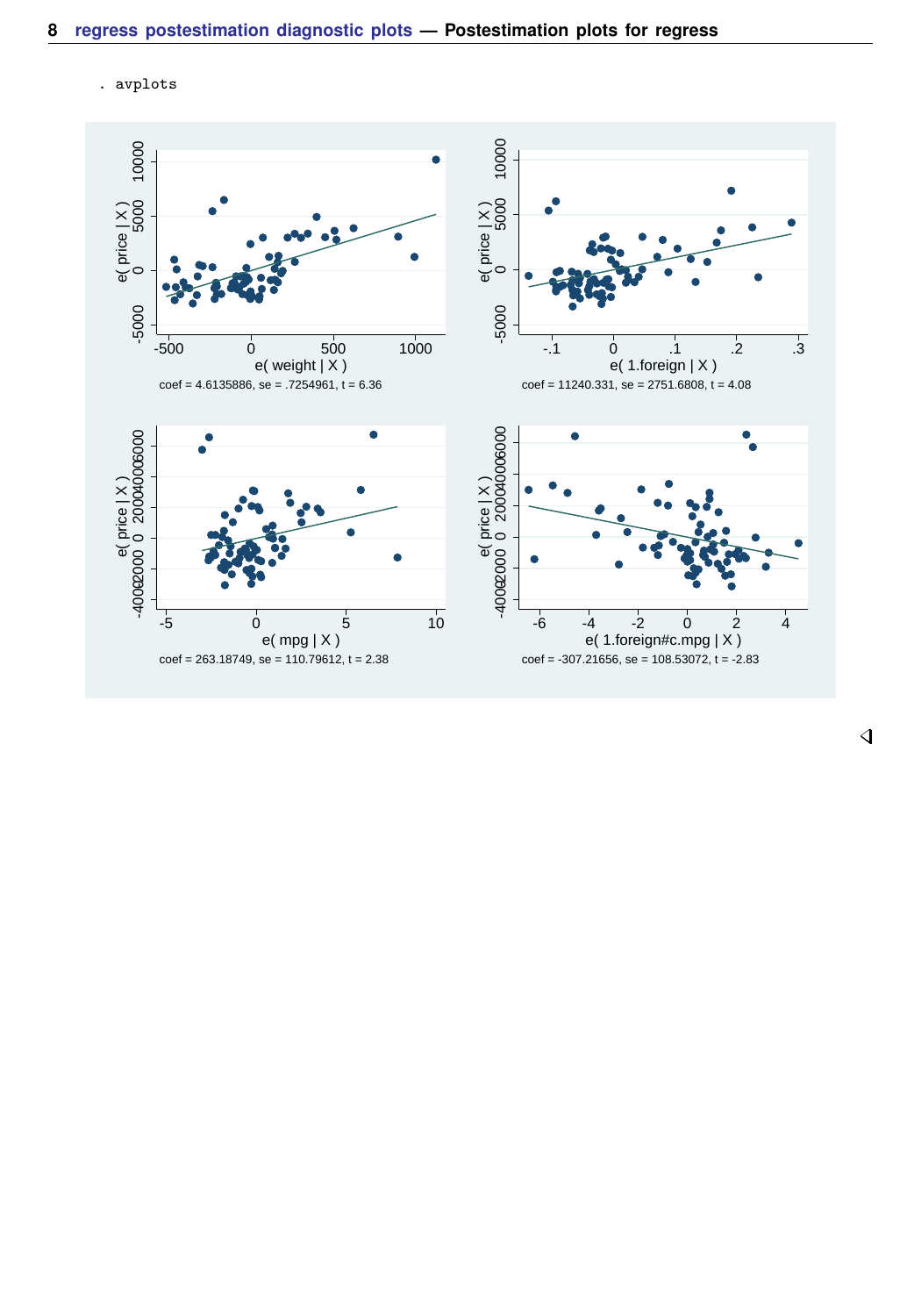# <span id="page-8-0"></span>**cprplot**

## **Description for cprplot**

cprplot graphs a component-plus-residual plot (a.k.a. partial residual plot) after regress. *indepvar* must be an independent variable that is currently in the model.

## **Menu for cprplot**

<span id="page-8-1"></span>Statistics > Linear models and related > Regression diagnostics > Component-plus-residual plot

## **Syntax for cprplot**

| cprplot indepvar $\vert$ , cprplot_options $\vert$ |                                                                        |  |  |
|----------------------------------------------------|------------------------------------------------------------------------|--|--|
| cprplot_options                                    | Description                                                            |  |  |
| Plot                                               |                                                                        |  |  |
| marker_options                                     | change look of markers (color, size, etc.)                             |  |  |
| marker_label_options                               | add marker labels; change look or position                             |  |  |
| Reference line                                     |                                                                        |  |  |
| rlopts (cline_options)                             | affect rendition of the reference line                                 |  |  |
| Options                                            |                                                                        |  |  |
| lowess                                             | add a lowess smooth of the plotted points                              |  |  |
| 1sopts ( <i>lowess_options</i> )                   | affect rendition of the lowess smooth                                  |  |  |
| mspline                                            | add median spline of the plotted points                                |  |  |
| msopts ( <i>mspline_options</i> )                  | affect rendition of the spline                                         |  |  |
| Add plots                                          |                                                                        |  |  |
| addplot(plot)                                      | add other plots to the generated graph                                 |  |  |
| Y axis, X axis, Titles, Legend, Overall            |                                                                        |  |  |
| twoway_options                                     | any options other than by () documented in [G-3] <i>twoway_options</i> |  |  |

# **Options for cprplot**

Plot Plot <u>and the contract of the contract of the contract of the contract of the contract of the contract of the contract of the contract of the contract of the contract of the contract of the contract of the contract of the </u>

 $\overline{a}$ 

 $\overline{a}$ 

*marker options* affects the rendition of markers drawn at the plotted points, including their shape, size, color, and outline; see [G-3] *marker [options](https://www.stata.com/manuals/g-3marker_options.pdf#g-3marker_options)*.

*marker label options* specify if and how the markers are to be labeled; see [G-3] *marker label [options](https://www.stata.com/manuals/g-3marker_label_options.pdf#g-3marker_label_options)*.

Reference line Reference line

rlopts(*cline options*) affects the rendition of the reference line. See [G-3] *cline [options](https://www.stata.com/manuals/g-3cline_options.pdf#g-3cline_options)*.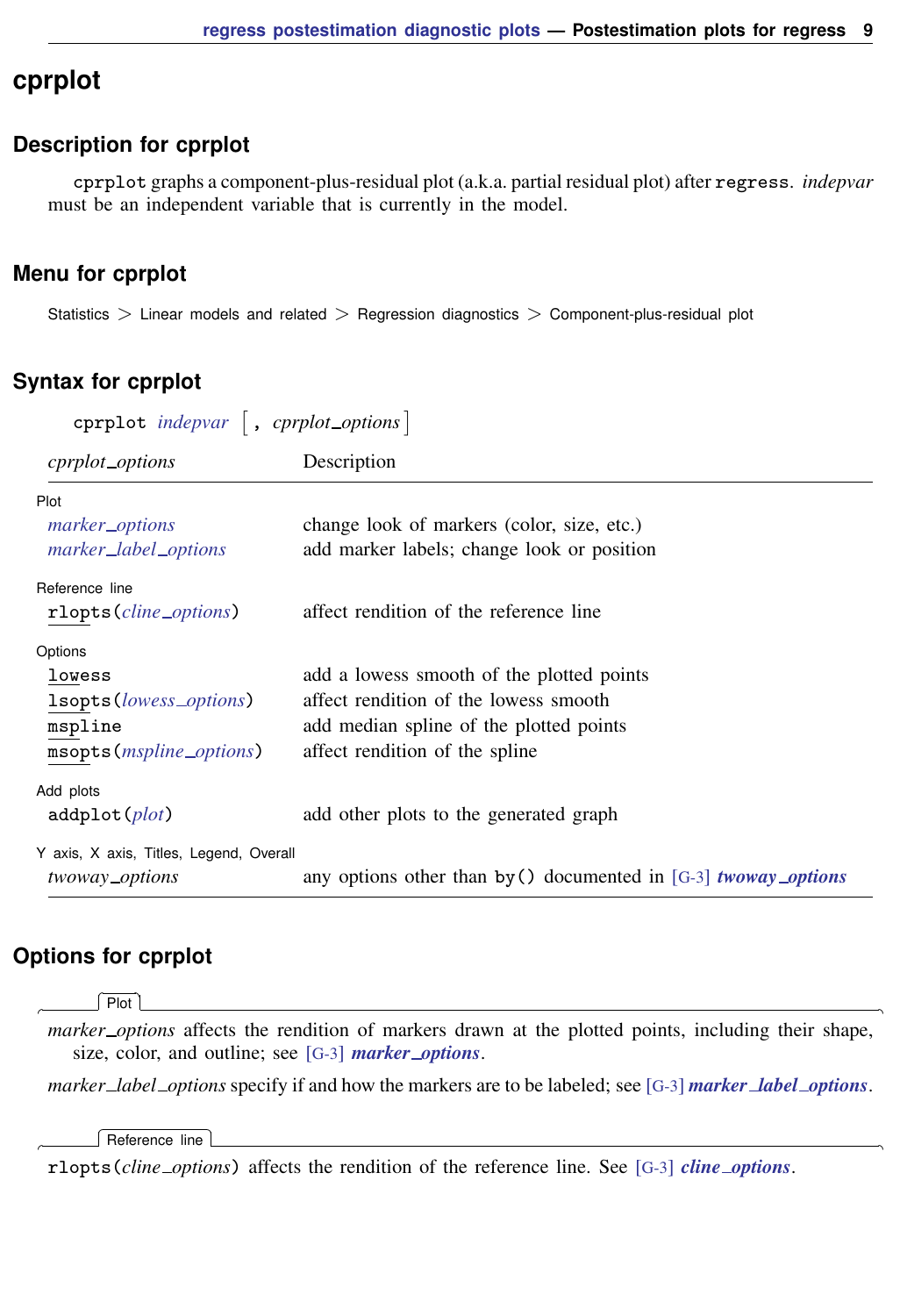| Options | Options <u>Later and the contract of the contract of the contract of the contract of the contract of the contract of the contract of the contract of the contract of the contract of the contract of the contract of the contrac</u>

 $\overline{a}$ 

✄

 $\overline{a}$ 

lowess adds a lowess smooth of the plotted points to assist in detecting nonlinearities.

lsopts(*lowess options*) affects the rendition of the lowess smooth. For an explanation of these options, especially the bwidth() option, see  $\lceil R \rceil$  [lowess](https://www.stata.com/manuals/rlowess.pdf#rlowess). Specifying lsopts() implies the lowess option.

mspline adds a median spline of the plotted points to assist in detecting nonlinearities.

msopts(*mspline options*) affects the rendition of the spline. For an explanation of these options, especially the bands() option, see  $[G-2]$  [graph twoway mspline](https://www.stata.com/manuals/g-2graphtwowaymspline.pdf#g-2graphtwowaymspline). Specifying msopts() implies the mspline option.

Add plots Add plots **the contract of the contract of the contract of the contract of the contract of the contract of the contract of the contract of the contract of the contract of the contract of the contract of the contract of the** 

addplot(*plot*) provides a way to add other plots to the generated graph. See [G-3] *[addplot](https://www.stata.com/manuals/g-3addplot_option.pdf#g-3addplot_option) option*.

✄ Y axis, X axis, Titles, Legend, Overall

*twoway options* are any of the options documented in [G-3] *[twoway](https://www.stata.com/manuals/g-3twoway_options.pdf#g-3twoway_options) options*, excluding by(). These include options for titling the graph (see [G-3] *title [options](https://www.stata.com/manuals/g-3title_options.pdf#g-3title_options)*) and for saving the graph to disk (see [G-3] *[saving](https://www.stata.com/manuals/g-3saving_option.pdf#g-3saving_option) option*).

## **Remarks and examples for cprplot**

Added-variable plots are successful at identifying outliers, but they cannot be used to identify functional form. The component-plus-residual plot [\(Ezekiel](#page-17-4) [1924;](#page-17-4) [Larsen and McCleary](#page-17-5) [1972\)](#page-17-5) is another attempt at projecting multidimensional data into a two-dimensional form, but with different properties. Although the added-variable plot can identify outliers, the component-plus-residual plot cannot. It can, however, be used to examine the functional form assumptions of the model. Both plots have the property that a regression line through the coordinates has a slope equal to the estimated coefficient in the regression model.

#### **▷** Example 4

We illustrate component-plus-residual plots using a variation of auto.dta.

. use https://www.stata-press.com/data/r17/auto1  $(Mutombi]$ e models)

| AAGCOMODIIE MOGGIST |  |
|---------------------|--|
|                     |  |

|          | . regress price mpg weight |          |            |              |               |     |                      |
|----------|----------------------------|----------|------------|--------------|---------------|-----|----------------------|
| Source   | SS                         | df       | МS         |              | Number of obs |     | 74                   |
|          |                            |          |            | F(2, 71)     |               | $=$ | 14.90                |
| Model    | 187716578                  | 2        | 93858289   | $Prob$ > $F$ |               | $=$ | 0.0000               |
| Residual | 447348818                  | 71       | 6300687.58 |              | R-squared     | $=$ | 0.2956               |
|          |                            |          |            |              | Adj R-squared | $=$ | 0.2757               |
| Total    | 635065396                  | 73       | 8699525.97 |              | Root MSE      | $=$ | 2510.1               |
|          |                            |          |            |              |               |     |                      |
| price    | Coefficient Std. err.      |          | t.         | P>  t        |               |     | [95% conf. interval] |
| mpg      | $-55.9393$                 | 75.24136 | $-0.74$    | 0.460        | $-205.9663$   |     | 94.08771             |
| weight   | 1.710992                   | .5861682 | 2.92       | 0.005        | .5422063      |     | 2.879779             |
| $\_cons$ | 2197.9                     | 3190.768 | 0.69       | 0.493        | $-4164.311$   |     | 8560.11              |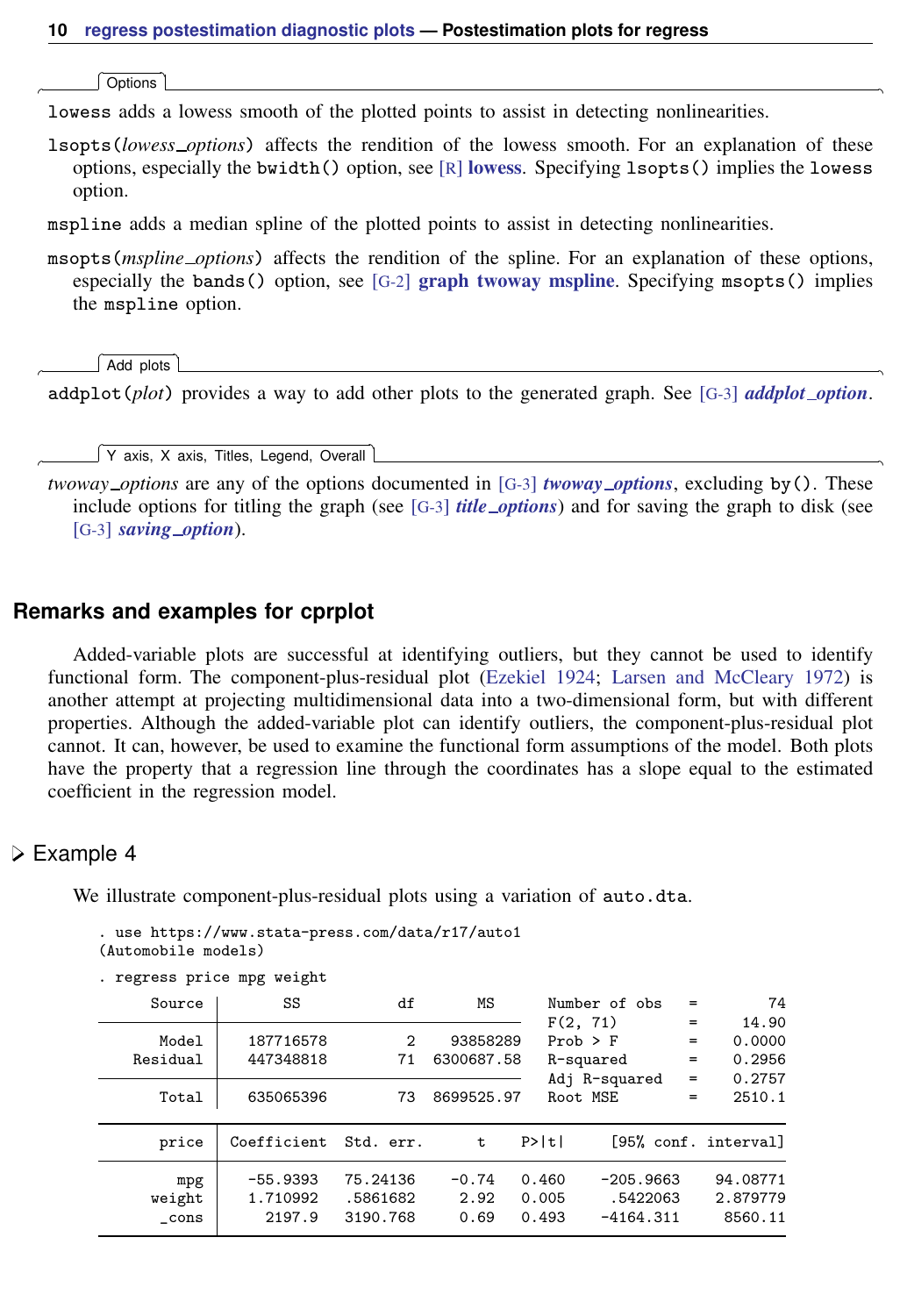In fact, we know that the effects of mpg in this model are nonlinear—if we added mpg squared to the model, its coefficient would have a t statistic of 2.38, the t statistic on mpg would become −2.48, and weight's effect would become about one-third of its current value and become statistically insignificant. Pretend that we do not know this.

The component-plus-residual plot for mpg is

. cprplot mpg, mspline msopts(bands(13))



We are supposed to examine the above graph for nonlinearities or, equivalently, ask if the regression line, which has slope equal to the estimated effect of mpg in the original model, fits the data adequately. To assist our eyes, we added a median spline. Perhaps some people may detect nonlinearity from this graph, but we assert that if we had not previously revealed the nonlinearity of mpg and if we had not added the median spline, the graph would not overly bother us.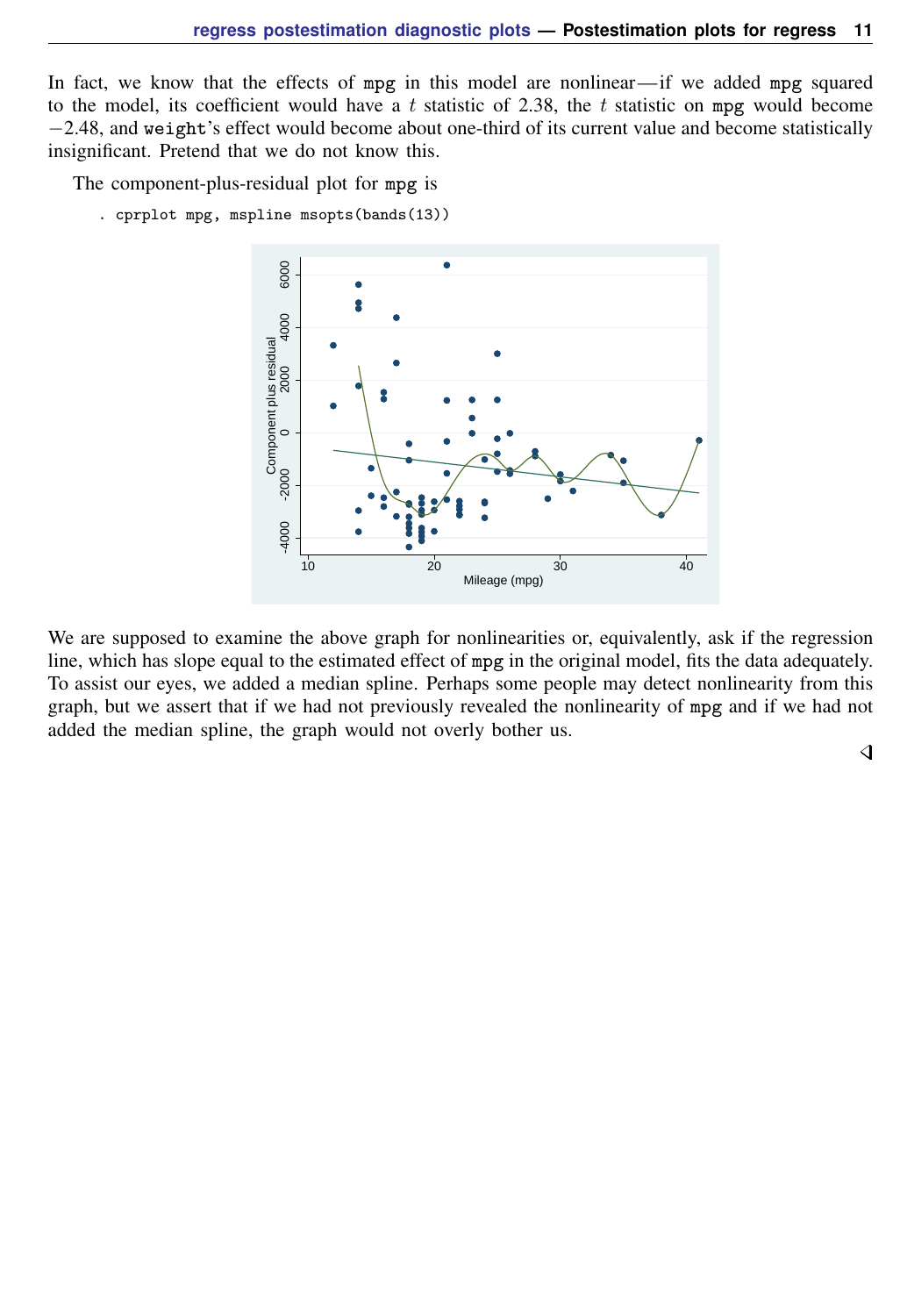# <span id="page-11-0"></span>**acprplot**

#### **Description for acprplot**

acprplot graphs an augmented component-plus-residual plot (a.k.a. augmented partial residual plot) as described by [Mallows](#page-18-1) [\(1986](#page-18-1)). This seems to work better than the component-plus-residual plot for identifying nonlinearities in the data.

#### **Menu for acprplot**

<span id="page-11-1"></span>Statistics > Linear models and related > Regression diagnostics > Augmented component-plus-residual plot

#### **Syntax for acprplot**

| $a$ cprplot <i>indepvar</i> , <i>acprplot_options</i> |                                                                        |  |  |
|-------------------------------------------------------|------------------------------------------------------------------------|--|--|
| <i>acprplot_options</i>                               | Description                                                            |  |  |
| Plot                                                  |                                                                        |  |  |
| marker_options                                        | change look of markers (color, size, etc.)                             |  |  |
| marker_label_options                                  | add marker labels; change look or position                             |  |  |
| Reference line                                        |                                                                        |  |  |
| rlopts ( <i>cline_options</i> )                       | affect rendition of the reference line                                 |  |  |
| Options                                               |                                                                        |  |  |
| lowess                                                | add a lowess smooth of the plotted points                              |  |  |
| 1sopts (lowess_options)                               | affect rendition of the lowess smooth                                  |  |  |
| mspline                                               | add median spline of the plotted points                                |  |  |
| msopts ( <i>mspline_options</i> )                     | affect rendition of the spline                                         |  |  |
| Add plots                                             |                                                                        |  |  |
| addplot(plot)                                         | add other plots to the generated graph                                 |  |  |
| Y axis, X axis, Titles, Legend, Overall               |                                                                        |  |  |
| twoway_options                                        | any options other than by () documented in [G-3] <i>twoway_options</i> |  |  |

#### **Options for acprplot**

Plot<sup>1</sup> Plot Learning and the contract of the contract of the contract of the contract of the contract of the contract of the contract of the contract of the contract of the contract of the contract of the contract of the contract

 $\overline{a}$ 

 $\overline{a}$ 

 $\overline{a}$ 

*marker options* affects the rendition of markers drawn at the plotted points, including their shape, size, color, and outline; see [G-3] *marker [options](https://www.stata.com/manuals/g-3marker_options.pdf#g-3marker_options)*.

*marker label options* specify if and how the markers are to be labeled; see [G-3] *marker label [options](https://www.stata.com/manuals/g-3marker_label_options.pdf#g-3marker_label_options)*.

Reference line Reference line

rlopts(*cline options*) affects the rendition of the reference line. See [G-3] *cline [options](https://www.stata.com/manuals/g-3cline_options.pdf#g-3cline_options)*.

Options Options **Designations** 

lowess adds a lowess smooth of the plotted points to assist in detecting nonlinearities.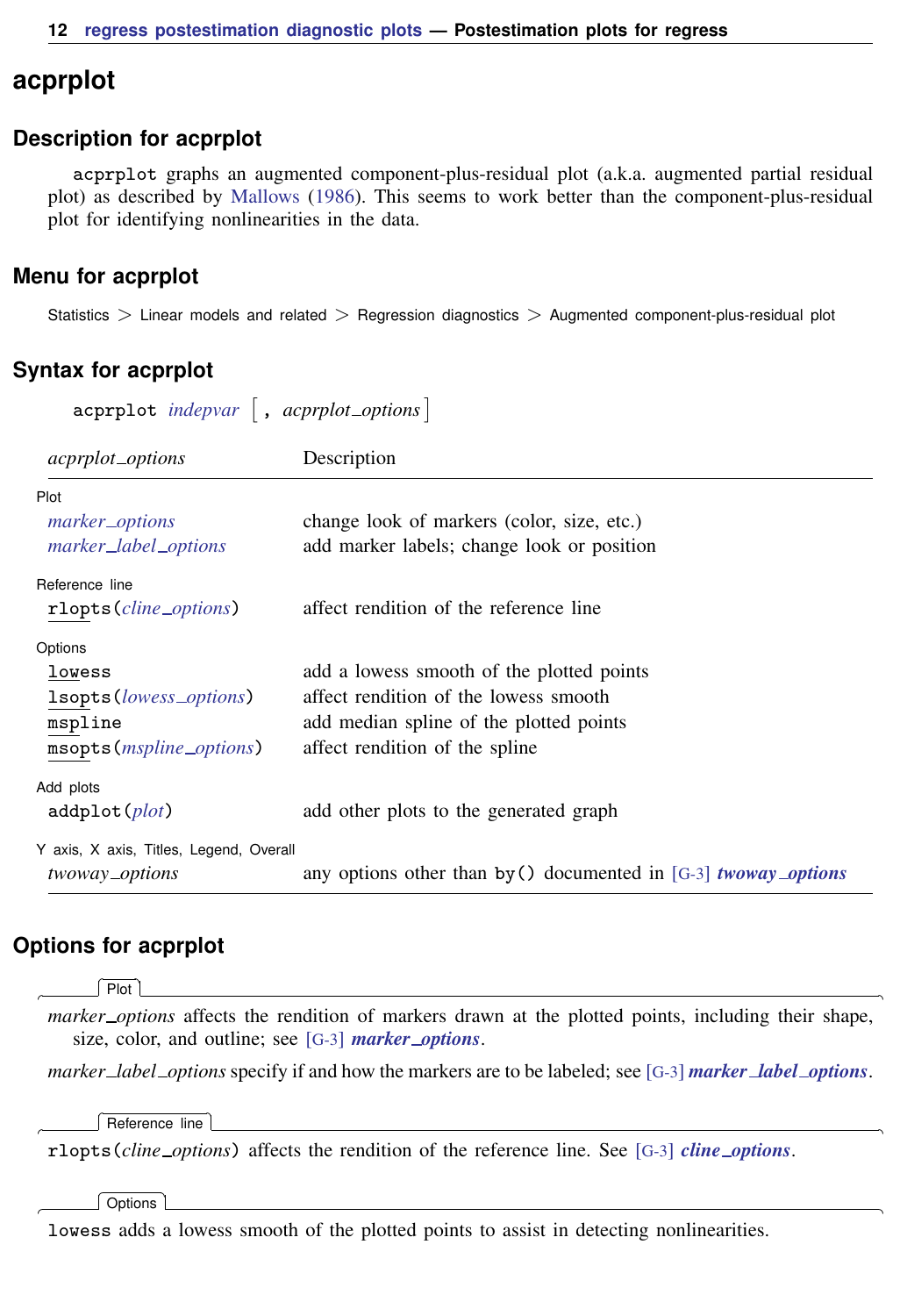- lsopts(*lowess options*) affects the rendition of the lowess smooth. For an explanation of these options, especially the bwidth() option, see  $\lceil R \rceil$  [lowess](https://www.stata.com/manuals/rlowess.pdf#rlowess). Specifying lsopts() implies the lowess option.
- mspline adds a median spline of the plotted points to assist in detecting nonlinearities.
- msopts(*mspline options*) affects the rendition of the spline. For an explanation of these options, especially the bands() option, see  $[G-2]$  [graph twoway mspline](https://www.stata.com/manuals/g-2graphtwowaymspline.pdf#g-2graphtwowaymspline). Specifying msopts() implies the mspline option.

Add plots Add plots **be a set of the contract of the contract of the contract of the contract of the contract of the contract of the contract of the contract of the contract of the contract of the contract of the contract of the con** 

 $\overline{a}$ addplot(*plot*) provides a way to add other plots to the generated graph. See [G-3] *[addplot](https://www.stata.com/manuals/g-3addplot_option.pdf#g-3addplot_option) option*.

✄ Y axis, X axis, Titles, Legend, Overall

*twoway options* are any of the options documented in [G-3] *[twoway](https://www.stata.com/manuals/g-3twoway_options.pdf#g-3twoway_options) options*, excluding by(). These include options for titling the graph (see [G-3] *title [options](https://www.stata.com/manuals/g-3title_options.pdf#g-3title_options)*) and for saving the graph to disk (see [G-3] *[saving](https://www.stata.com/manuals/g-3saving_option.pdf#g-3saving_option) option*).

#### **Remarks and examples for acprplot**

In the [cprplot](https://www.stata.com/manuals/rregresspostestimationdiagnosticplotscprplot.pdf#rregresspostestimationdiagnosticplotscprplot) section above, we discussed the component-plus-residual plot. [Mallows](#page-18-1) ([1986\)](#page-18-1) proposed an augmented component-plus-residual plot that is often more sensitive to detecting nonlinearity.

#### **▷** Example 5

 $\overline{a}$ 

Let's compare the augmented component-plus-residual plot with the component-plus-residual plot of [example 4](https://www.stata.com/manuals/rregresspostestimationdiagnosticplotscprplotcprplot_ex.pdf#rregresspostestimationdiagnosticplotscprplotcprplot_ex).

. use https://www.stata-press.com/data/r17/auto (1978 automobile data)

- . regress price weight foreign##c.mpg (output omitted )
- . acprplot mpg, mspline msopts(bands(13))

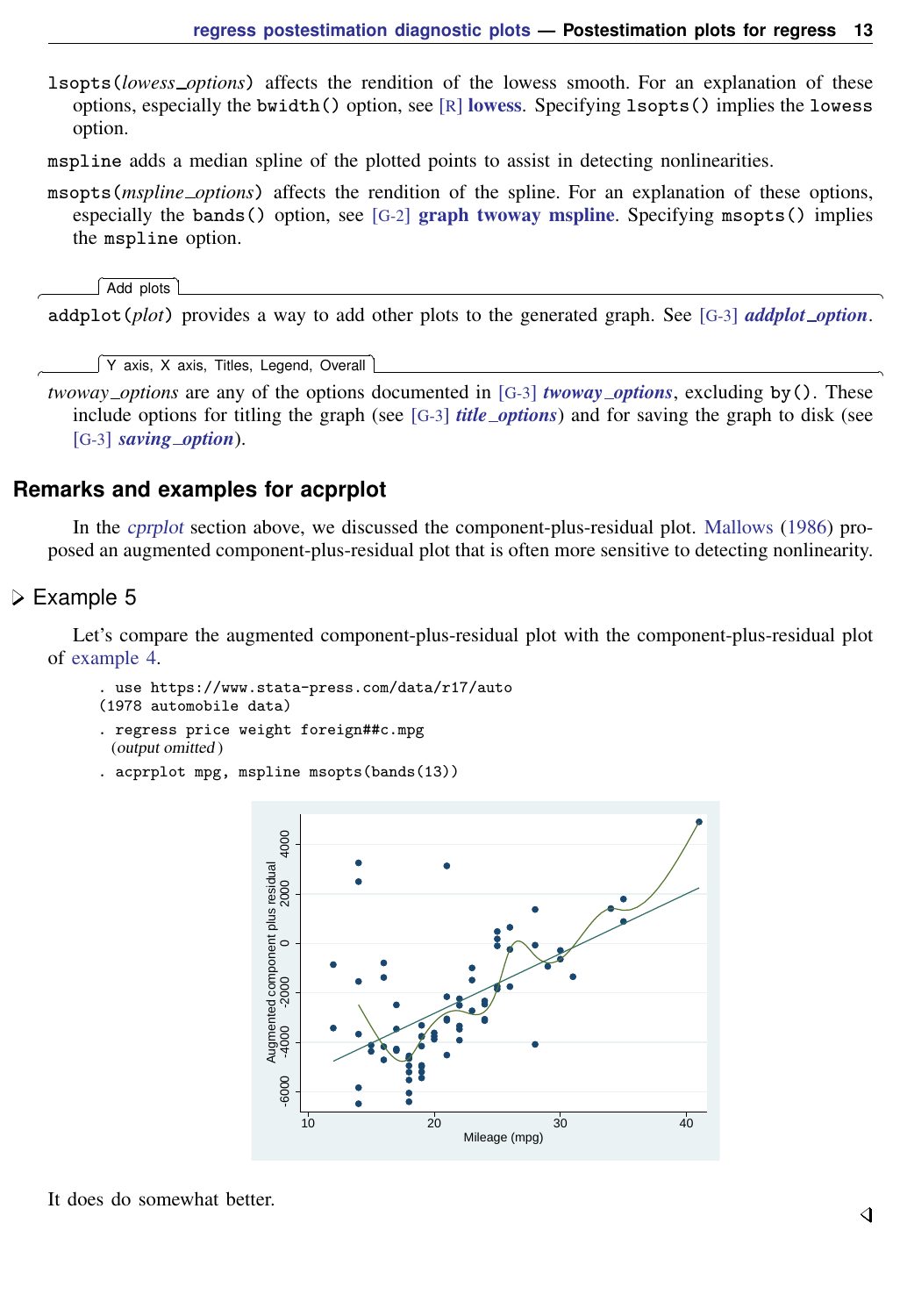## <span id="page-13-0"></span>**rvpplot**

#### **Description for rvpplot**

rvpplot graphs a residual-versus-predictor plot (a.k.a. independent variable plot or carrier plot), a graph of the residuals against the specified predictor.

#### **Menu for rvpplot**

<span id="page-13-1"></span>Statistics > Linear models and related > Regression diagnostics > Residual-versus-predictor plot

#### **Syntax for rvpplot**

 $r$ vpplot *[indepvar](https://www.stata.com/manuals/u11.pdf#u11.4varnameandvarlists)*  $\begin{bmatrix} , & r\nu pplot\_options \end{bmatrix}$ 

| rypplot_options                                           | Description                                                                              |
|-----------------------------------------------------------|------------------------------------------------------------------------------------------|
| Plot<br>marker_options<br>marker_label_options            | change look of markers (color, size, etc.)<br>add marker labels; change look or position |
| Add plots<br>addplot(plot)                                | add plots to the generated graph                                                         |
| Y axis, X axis, Titles, Legend, Overall<br>twoway_options | any options other than by () documented in [G-3] <i>twoway_options</i>                   |

### **Options for rvpplot**

**Plot** Plot Letters and the contract of the contract of the contract of the contract of the contract of the contract of the contract of the contract of the contract of the contract of the contract of the contract of the contract

 $\overline{a}$ 

 $\overline{a}$ 

 $\overline{a}$ 

*marker options* affects the rendition of markers drawn at the plotted points, including their shape, size, color, and outline; see [G-3] *marker [options](https://www.stata.com/manuals/g-3marker_options.pdf#g-3marker_options)*.

*marker label options* specify if and how the markers are to be labeled; see [G-3] *marker label [options](https://www.stata.com/manuals/g-3marker_label_options.pdf#g-3marker_label_options)*.

Add plots Add plots **the contract of the contract of the contract of the contract of the contract of the contract of the contract of the contract of the contract of the contract of the contract of the contract of the contract of the** 

addplot(*plot*) provides a way to add other plots to the generated graph; see [G-3] *[addplot](https://www.stata.com/manuals/g-3addplot_option.pdf#g-3addplot_option) option*.

✄ Y axis, X axis, Titles, Legend, Overall

*twoway options* are any of the options documented in [G-3] *[twoway](https://www.stata.com/manuals/g-3twoway_options.pdf#g-3twoway_options) options*, excluding by(). These include options for titling the graph (see [G-3] *title [options](https://www.stata.com/manuals/g-3title_options.pdf#g-3title_options)*) and for saving the graph to disk (see [G-3] *[saving](https://www.stata.com/manuals/g-3saving_option.pdf#g-3saving_option) option*).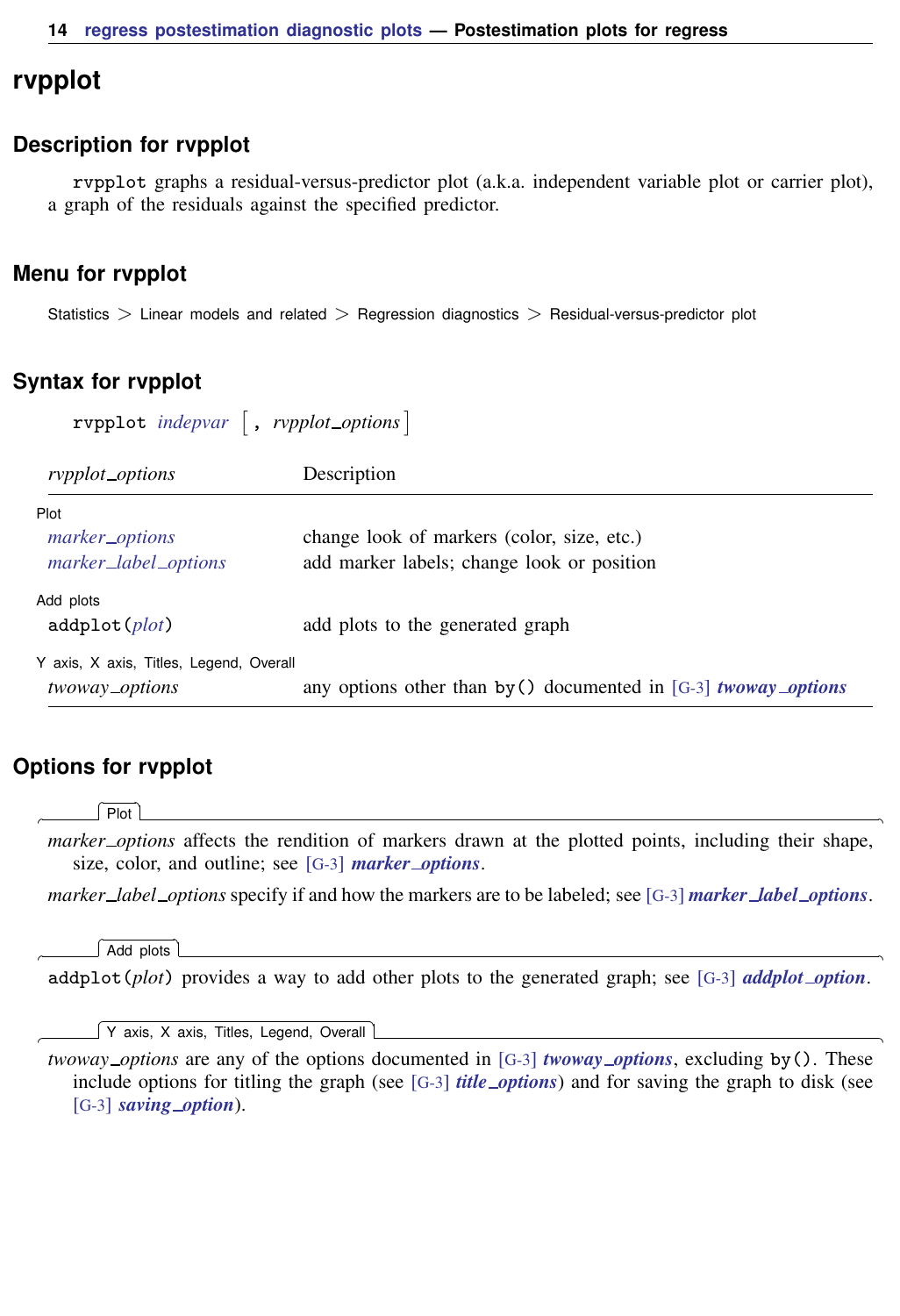# **Remarks and examples for rvpplot**

The residual-versus-predictor plot is a simple way to look for violations of the regression assumptions. If the assumptions are correct, there should be no pattern on the graph.

# Example 6

Let's use our model of price on mpg and weight.

```
. use https://www.stata-press.com/data/r17/auto
(1978 automobile data)
```
- . regress price weight foreign##c.mpg (output omitted )
- . rvpplot mpg, yline(0)



Remember, any pattern counts as a problem, and in this graph, we see that the variation in the residuals decreases as mpg increases. $\overline{4}$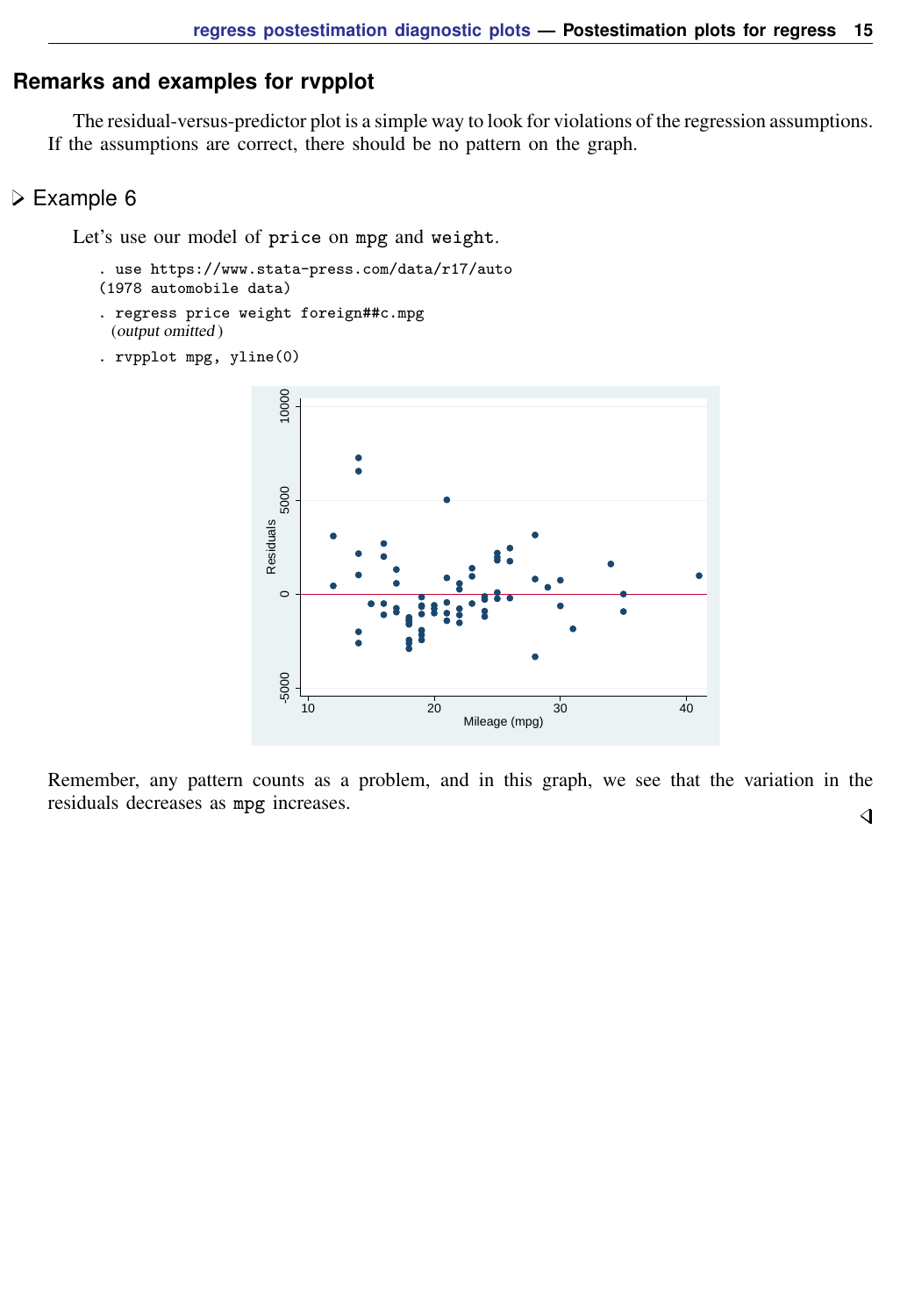# <span id="page-15-0"></span>**lvr2plot**

#### **Description for lvr2plot**

lvr2plot graphs a leverage-versus-squared-residual plot (a.k.a. L-R plot).

#### **Menu for lvr2plot**

<span id="page-15-1"></span>Statistics > Linear models and related > Regression diagnostics > Leverage-versus-squared-residual plot

## **Syntax for lvr2plot**

| $lvr2plot$ , $lvr2plot\_options$                          |                                                                                          |  |  |
|-----------------------------------------------------------|------------------------------------------------------------------------------------------|--|--|
| <i>lvr2plot_options</i>                                   | Description                                                                              |  |  |
| Plot<br>marker_options<br>marker_label_options            | change look of markers (color, size, etc.)<br>add marker labels; change look or position |  |  |
| Add plots<br>addplot(plot)                                | add other plots to the generated graph                                                   |  |  |
| Y axis, X axis, Titles, Legend, Overall<br>twoway_options | any options other than by () documented in [G-3] <i>twoway_options</i>                   |  |  |

## **Options for lvr2plot**

Plot Plot <u>and</u> the contract of the contract of the contract of the contract of the contract of the contract of the contract of the contract of the contract of the contract of the contract of the contract of the contract of the

 $\overline{a}$ 

 $\overline{a}$ 

 $\overline{a}$ 

*marker options* affects the rendition of markers drawn at the plotted points, including their shape, size, color, and outline; see [G-3] *marker [options](https://www.stata.com/manuals/g-3marker_options.pdf#g-3marker_options)*.

*marker label options* specify if and how the markers are to be labeled; see [G-3] *marker label [options](https://www.stata.com/manuals/g-3marker_label_options.pdf#g-3marker_label_options)*.

#### Add plots Add plots **contract that the contract of the contract of the contract of the contract of the contract of the contract of the contract of the contract of the contract of the contract of the contract of the contract of the c**

addplot(*plot*) provides a way to add other plots to the generated graph. See [G-3] *[addplot](https://www.stata.com/manuals/g-3addplot_option.pdf#g-3addplot_option) option*.

✄ Y axis, X axis, Titles, Legend, Overall

*twoway options* are any of the options documented in [G-3] *[twoway](https://www.stata.com/manuals/g-3twoway_options.pdf#g-3twoway_options) options*, excluding by(). These include options for titling the graph (see [G-3] *title [options](https://www.stata.com/manuals/g-3title_options.pdf#g-3title_options)*) and for saving the graph to disk (see [G-3] *[saving](https://www.stata.com/manuals/g-3saving_option.pdf#g-3saving_option)\_option*).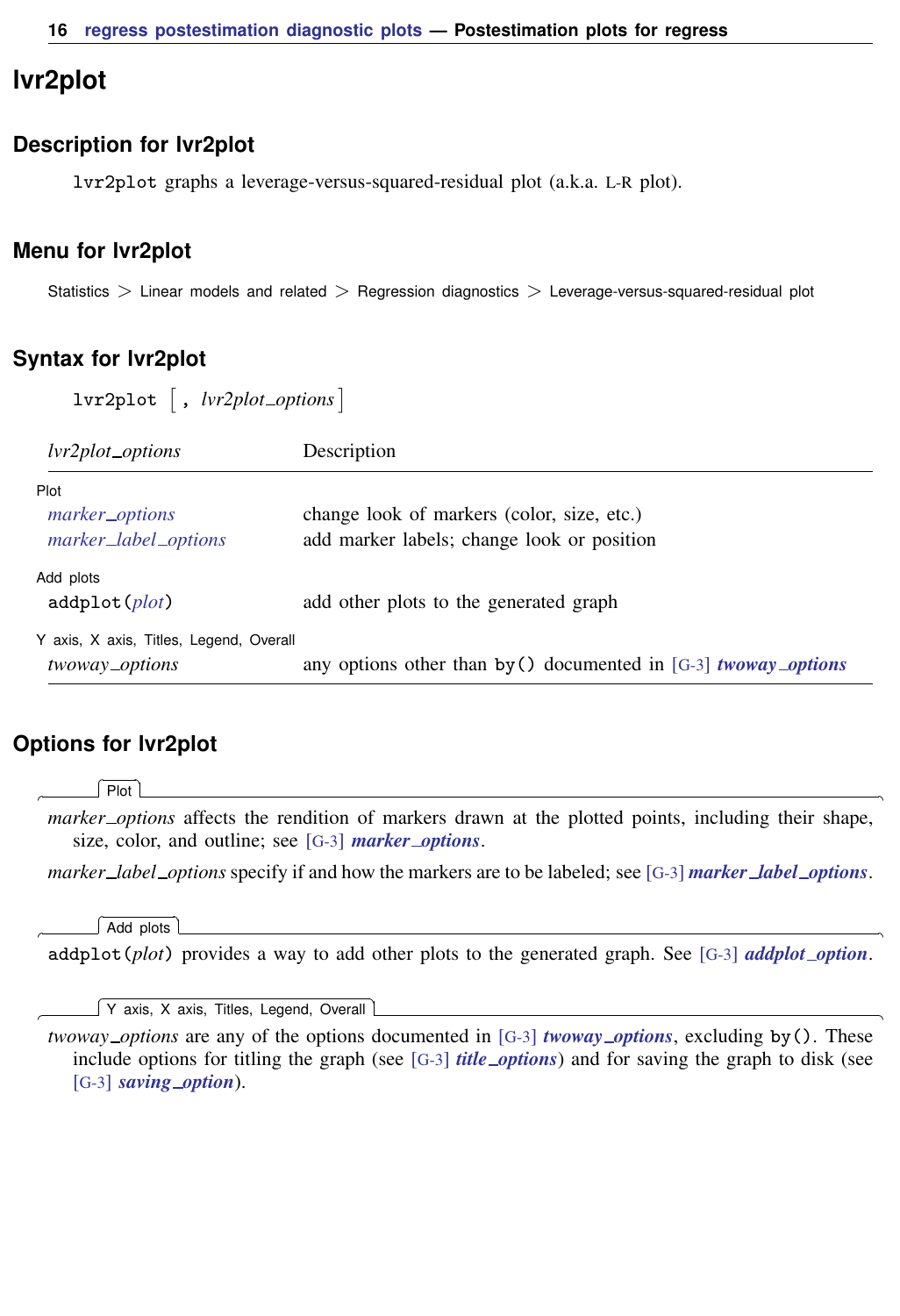#### **Remarks and examples for lvr2plot**

One of the most useful diagnostic graphs is provided by lvr2plot (leverage-versus-residual-squared plot), a graph of leverage against the (normalized) residuals squared.

## **▷** Example 7

We illustrate  $lvr2plot$  using our model in [example 1](https://www.stata.com/manuals/rregresspostestimationdiagnosticplotsrvfplotrvfplot_ex.pdf#rregresspostestimationdiagnosticplotsrvfplotrvfplot_ex).

```
. use https://www.stata-press.com/data/r17/auto
(1978 automobile data)
```
- . regress price weight foreign##c.mpg (output omitted )
- . lvr2plot



The lines on the chart show the average values of leverage and the (normalized) residuals squared. Points above the horizontal line have higher-than-average leverage; points to the right of the vertical line have larger-than-average residuals.

One point immediately catches our eye, and four more make us pause. The point at the top of the graph has high leverage and a smaller-than-average residual. The other points that bother us all have higher-than-average leverage, two with smaller-than-average residuals and two with larger-than-average residuals.

A less pretty but more useful version of the above graph specifies that make be used as the symbol (see [G-3] *marker label [options](https://www.stata.com/manuals/g-3marker_label_options.pdf#g-3marker_label_options)*):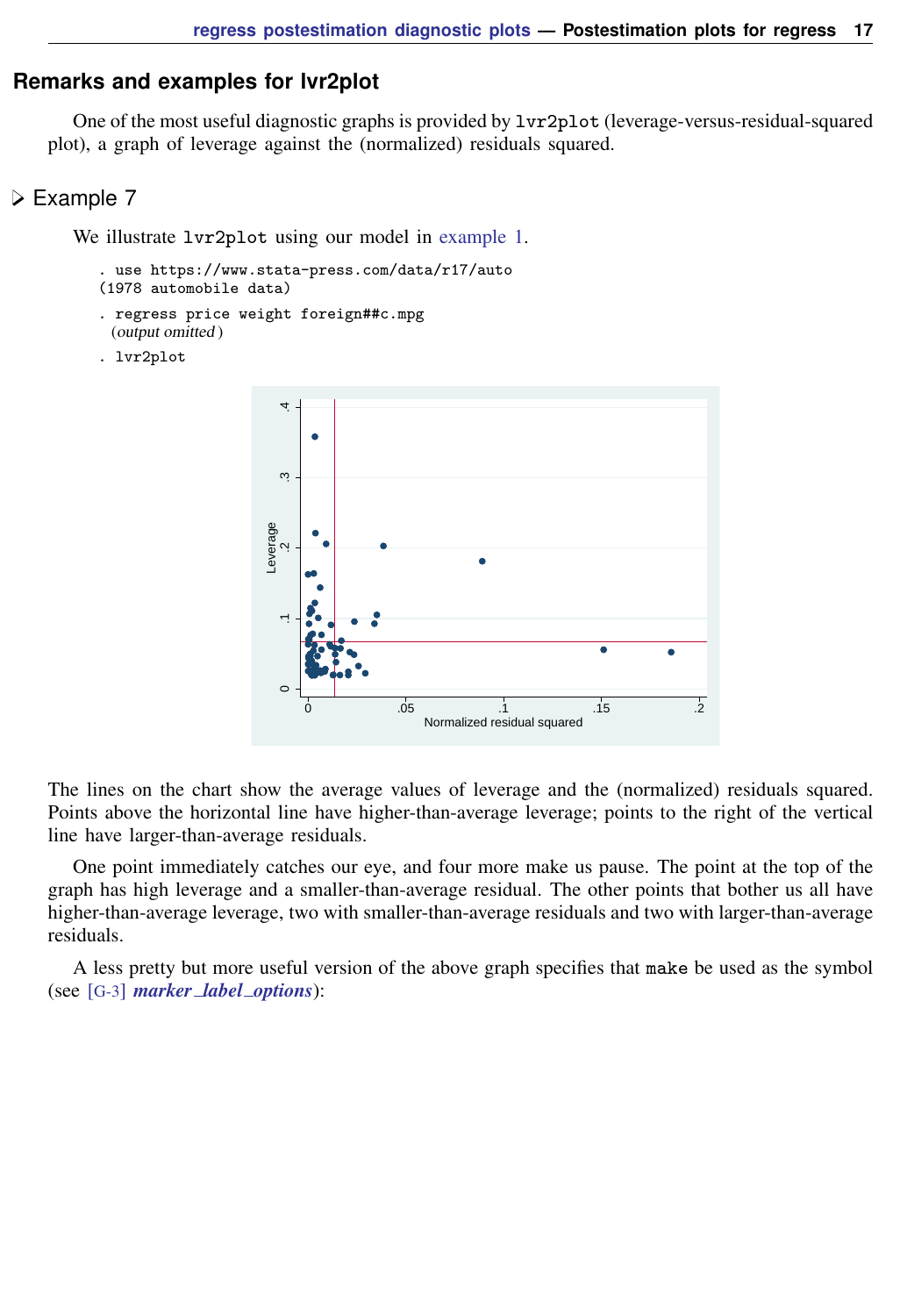. lvr2plot, mlabel(make) mlabp(0) m(none) mlabsize(small)



The VW Diesel, Plymouth Champ, Plymouth Arrow, and Peugeot 604 are the points that cause us the most concern. When we further examine our data, we discover that the VW Diesel is the only diesel in our data and that the data for the Plymouth Arrow were entered incorrectly into the computer. No such simple explanations were found for the Plymouth Champ and Peugeot 604.

◁

<span id="page-17-0"></span>**Methods and formulas**

See [Hamilton](#page-17-6) [\(2013](#page-17-6), 209–214) and [Kohler and Kreuter](#page-17-7) [\(2012,](#page-17-7) sec. 9.3) for a discussion of these diagnostic graphs.

<span id="page-17-1"></span>The lvr2plot command plots leverage against the squares of the normalized residuals. The normalized residuals are defined as  $\hat{e}_{n_j} = \hat{e}_j/(\sum_i \hat{e}_i^2)^{1/2}$ .

# **References**

- <span id="page-17-2"></span>Belsley, D. A., E. Kuh, and R. E. Welsch. 1980. Regression Diagnostics: Identifying Influential Data and Sources of Collinearity. New York: Wiley.
- <span id="page-17-3"></span>Chatterjee, S., and A. S. Hadi. 1986. Influential observations, high leverage points, and outliers in linear regression. Statistical Science 1: 379–393. <https://doi.org/10.1214/ss/1177013622>.
- Cox, N. J. 2004. [Speaking Stata: Graphing model diagnostics.](http://www.stata-journal.com/article.html?article=gr0009) Stata Journal 4: 449–475.
- <span id="page-17-4"></span>Ezekiel, M. 1924. A method of handling curvilinear correlation for any number of variables. Journal of the American Statistical Association 19: 431–453. [https://doi.org/10.2307/2281561.](https://doi.org/10.2307/2281561)
- Gallup, J. L. 2019. [Added-variable plots with confidence intervals](https://doi.org/10.1177/1536867X19874236). Stata Journal 19: 598–614.
- <span id="page-17-6"></span>Hamilton, L. C. 2013. [Statistics with Stata: Updated for Version 12](http://www.stata.com/bookstore/statistics-with-stata/). 8th ed. Boston: Brooks/Cole.
- Hoaglin, D. C., and R. E. Welsch. 1978. The hat matrix in regression and ANOVA. American Statistician 32: 17–22. [https://doi.org/10.1080/00031305.1978.10479237.](https://doi.org/10.1080/00031305.1978.10479237)
- <span id="page-17-7"></span>Kohler, U., and F. Kreuter. 2012. [Data Analysis Using Stata](http://www.stata-press.com/books/data-analysis-using-stata). 3rd ed. College Station, TX: Stata Press.
- <span id="page-17-5"></span>Larsen, W. A., and S. J. McCleary. 1972. The use of partial residual plots in regression analysis. Technometrics 14: 781–790. [https://doi.org/10.1080/00401706.1972.10488966.](https://doi.org/10.1080/00401706.1972.10488966)